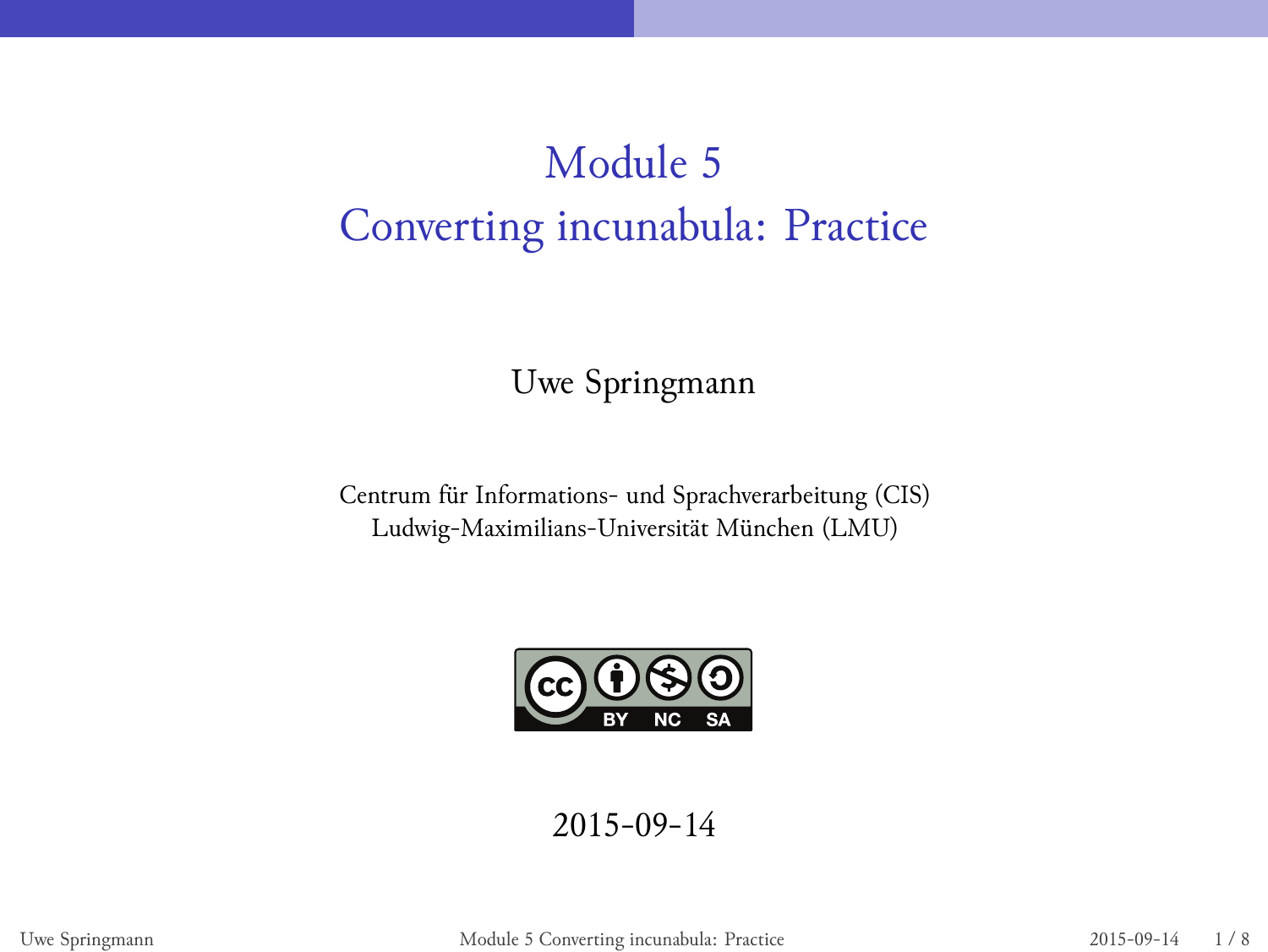#### Practice session: Overview

Steps to do:

- $\bullet$  download the data for this session from the data directory
- take the preprocessed pages of "Gart der Gesundheit" and do line segmentation
- $\bullet$  build an html file and generate ground truth
- begin model training
- take an existing model, run it on test pages and evaluate the result

Some steps depend on a running OCRopus/Ocrocis installation, but *everybody can do the ground truth generation*.

All Ocropus commands have help text, see e.g. ocropus-gpageseg -h for options.

in reality, a philologist/historian/etc. would do ground truth annotation and give the result to his or her IT support person (except if you are a *digital humanist*)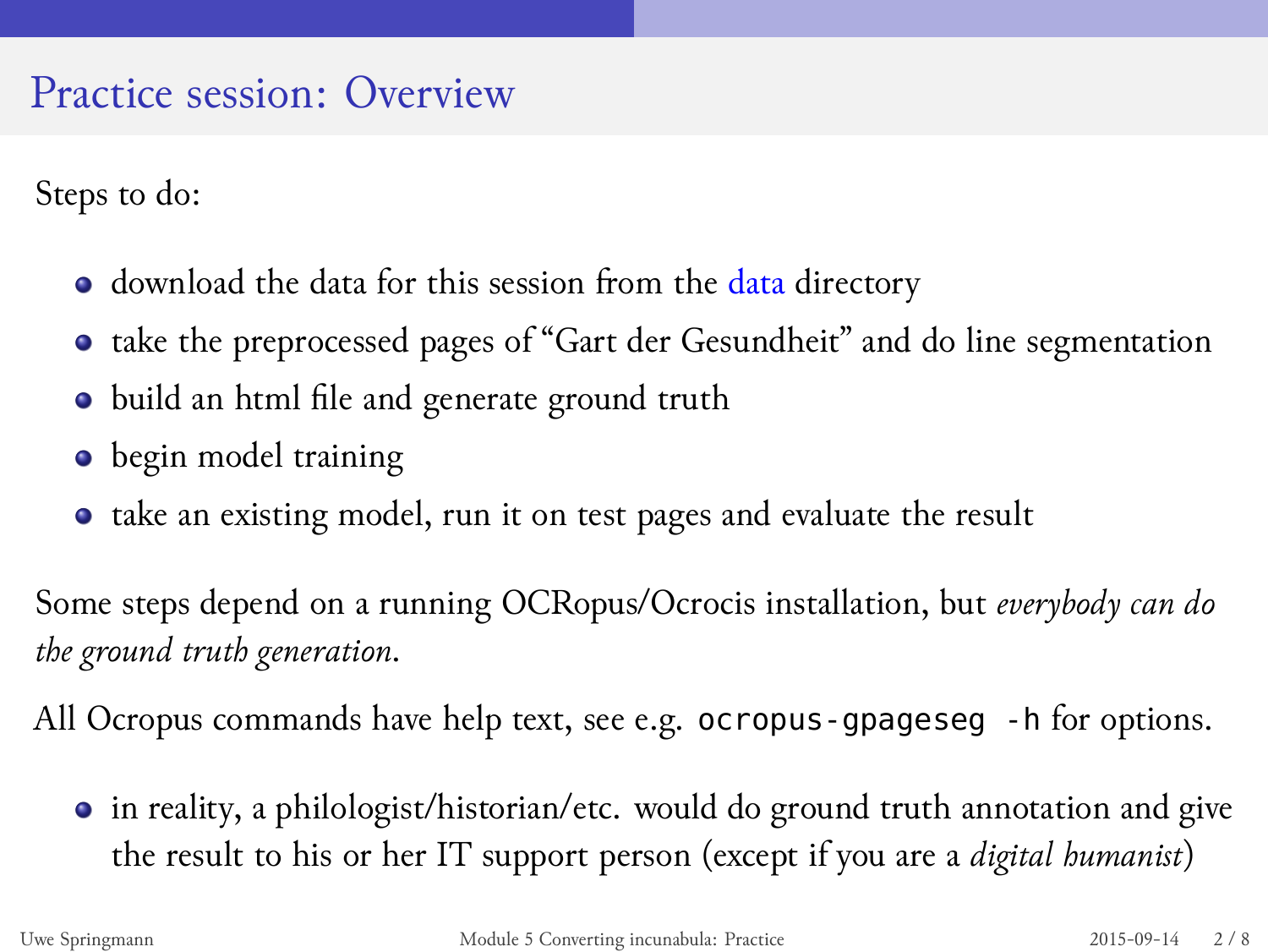### Line segmentation

- these commands are somewhat compute intensive, so if your laptop is too weak or you haven't installed OCRopus, skip to the next step
- your binarized images of *Gart der Gesundheit* are in the directory /tif
- apply Ocropus binarization (this is here not necessary, but is an alternative to ScanTailor binarization):

**ocropus-nlbin** -n tif/\* -o book

apply Ocropus line segmentation:

```
ocropus-gpageseg -n book/*.bin.png
```
you could also segment the tif images directly:

**ocropus-gpageseg** -n tif/\*.tif

generate an editable html file:

**ocropus-gtedit** html -H 35 book/\*/\*.bin.png -o gt.html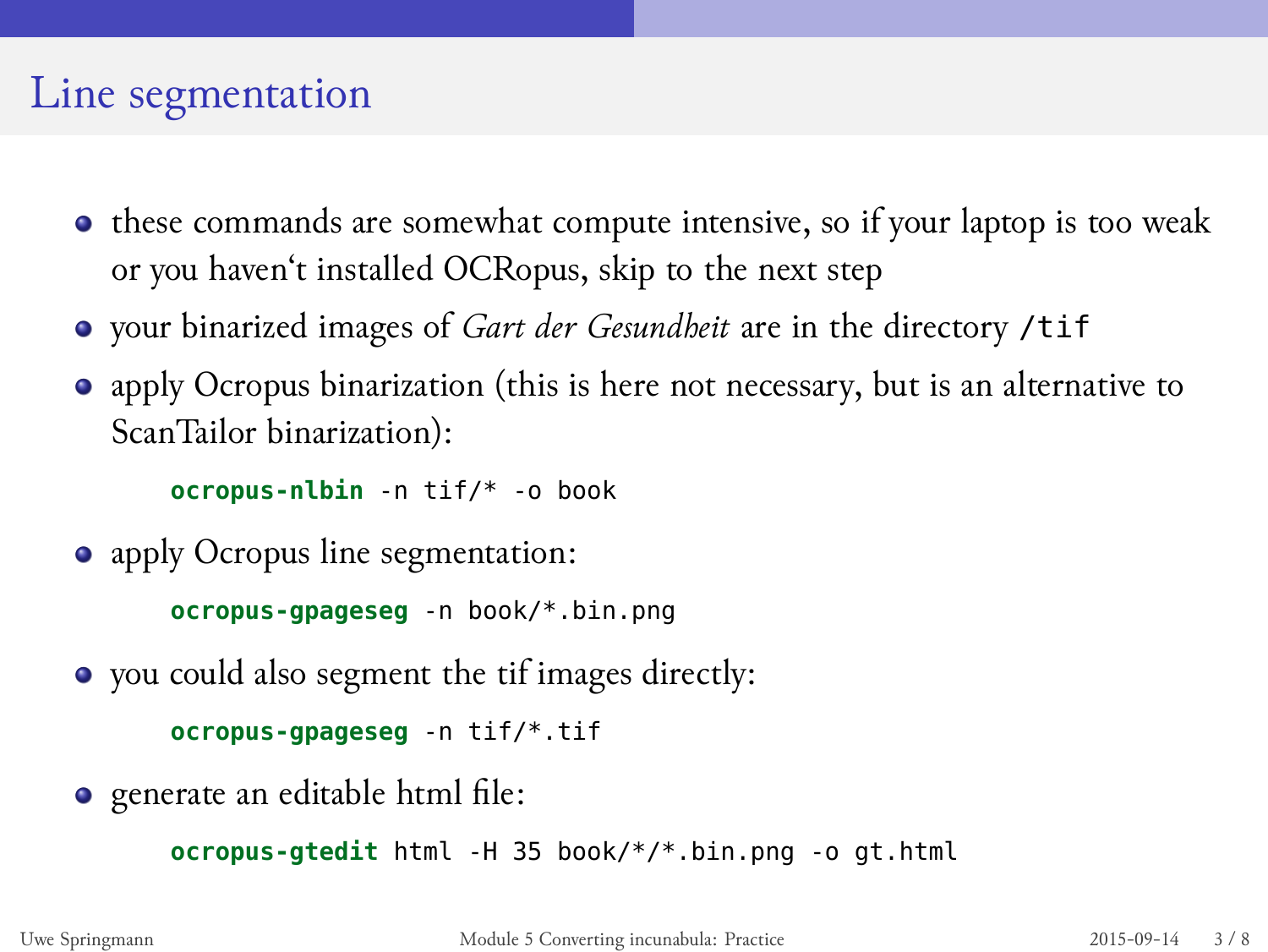## Generating ground truth

- start from the file gt.html (generated or provided, see data directory): **firefox** gt.html
- some lines have been incorrectly segmented, leave them alone (no text to enter)
- image lines without corresponding ground truth will not bet trained
- use the transcription guidelines: richtlinien.pdf
- entering special characters:
	- Linux:
		- CTRL-SHIFT-U, release, then type hexcode
		- or type gucharmap into a terminal
	- Windows: type charmap into the command line
	- Mac: go to *Edit > Special Characters*
- if you are done (one page?), save the file to the same directory where your book/ is found (gt-1.html)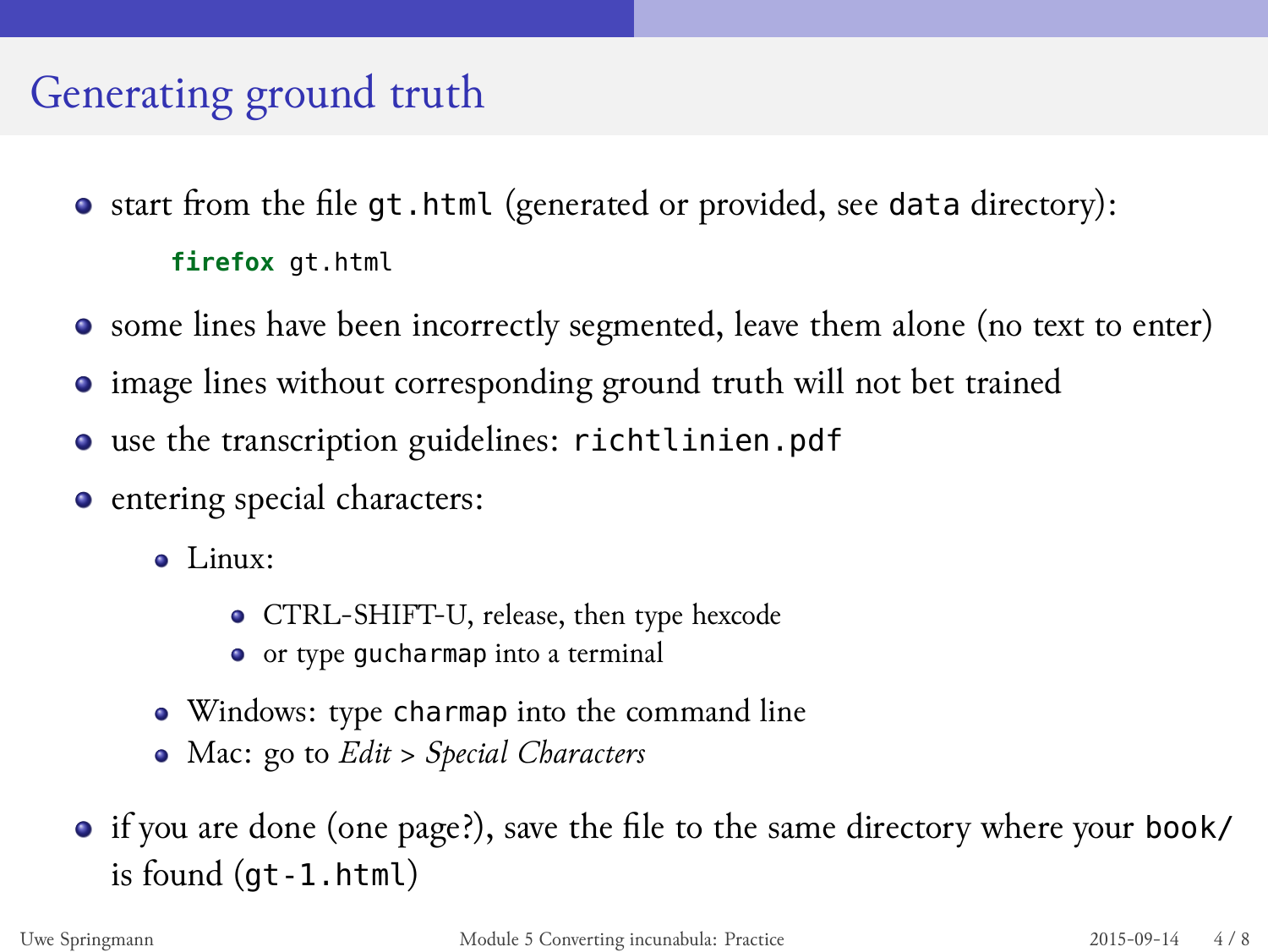## Preparing training and test data

extract the ground truth:

**ocropus-gtedit** extract gt-1.html

your book/ directory now contains a ground truth file for each line you edited:



- copy 90% of your pages (0001/ etc.) into a train/ directory, 10% into a test/ directory
- you may want to crop some line images to remove noise (see above)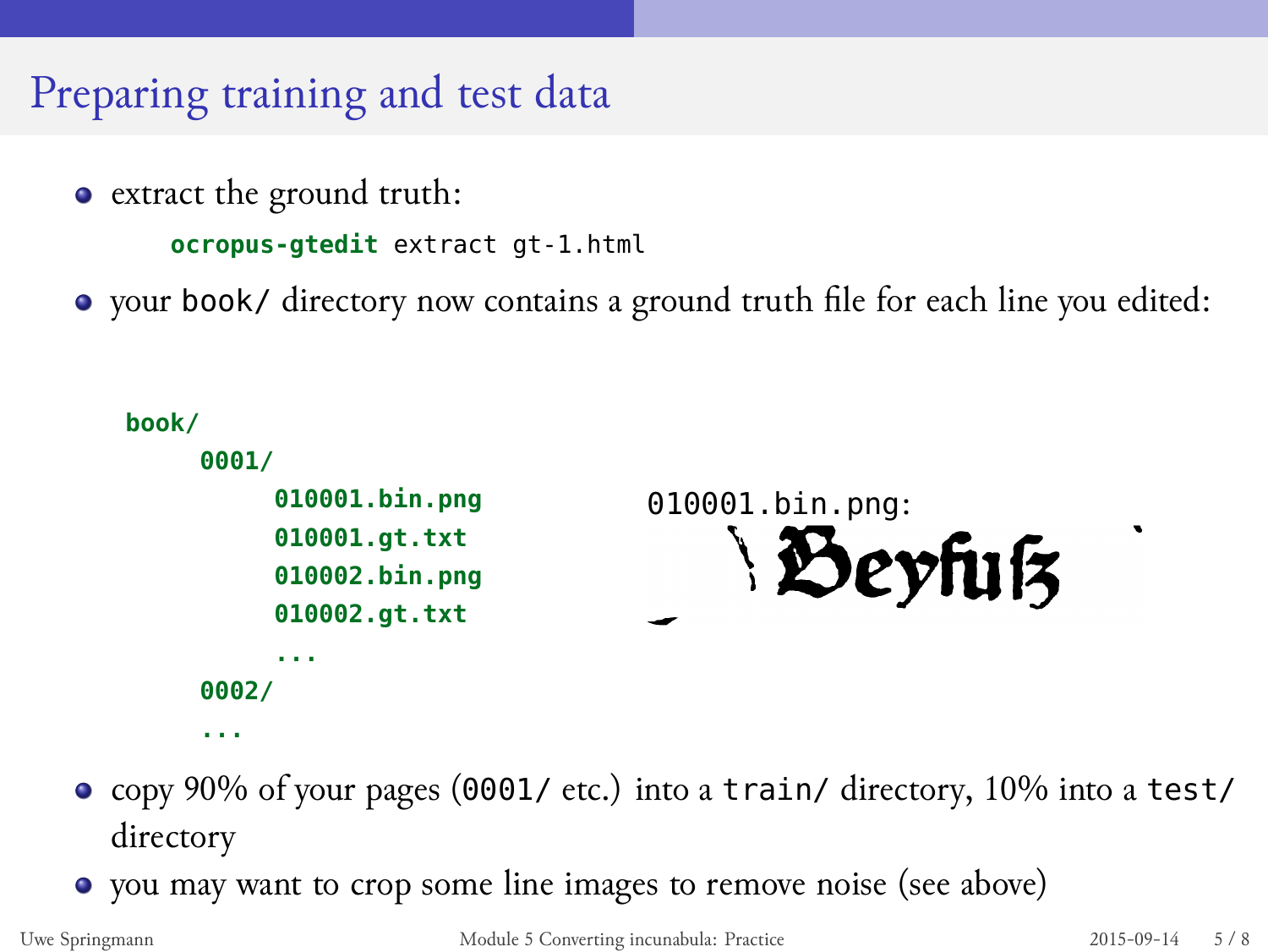### Training a model

normalize your data (here: to NFC; do the same for data under test)

```
for f in train/*/*.gt.txt; do
   uconv -f utf8 -t utf8 -x nfc -o "${f/gt.txt/gtneu.txt}" "$f"
done
for f in train/*/*.gtneu.txt; do
   mv "$f" "${f/gtneu.txt/gt.txt}"
done
```
- start training with explicit character set:
	- use the provided chars.py and place it under ocropy/lib/python/ocrolib; then:
	- **ocropus-rtrain** -o gdgmodel -d 1 train/\*/\*.bin.png
- shortcut: let Ocropus find the set of characters from your annotations
	- **ocropus-rtrain** -c train/\*/\*.gt.txt test/\*/\*.gt.txt \ -o gdgmodel -d 1 train/\*/\*.bin.png
		- (due to NFKC normalization, you will lose the ſ )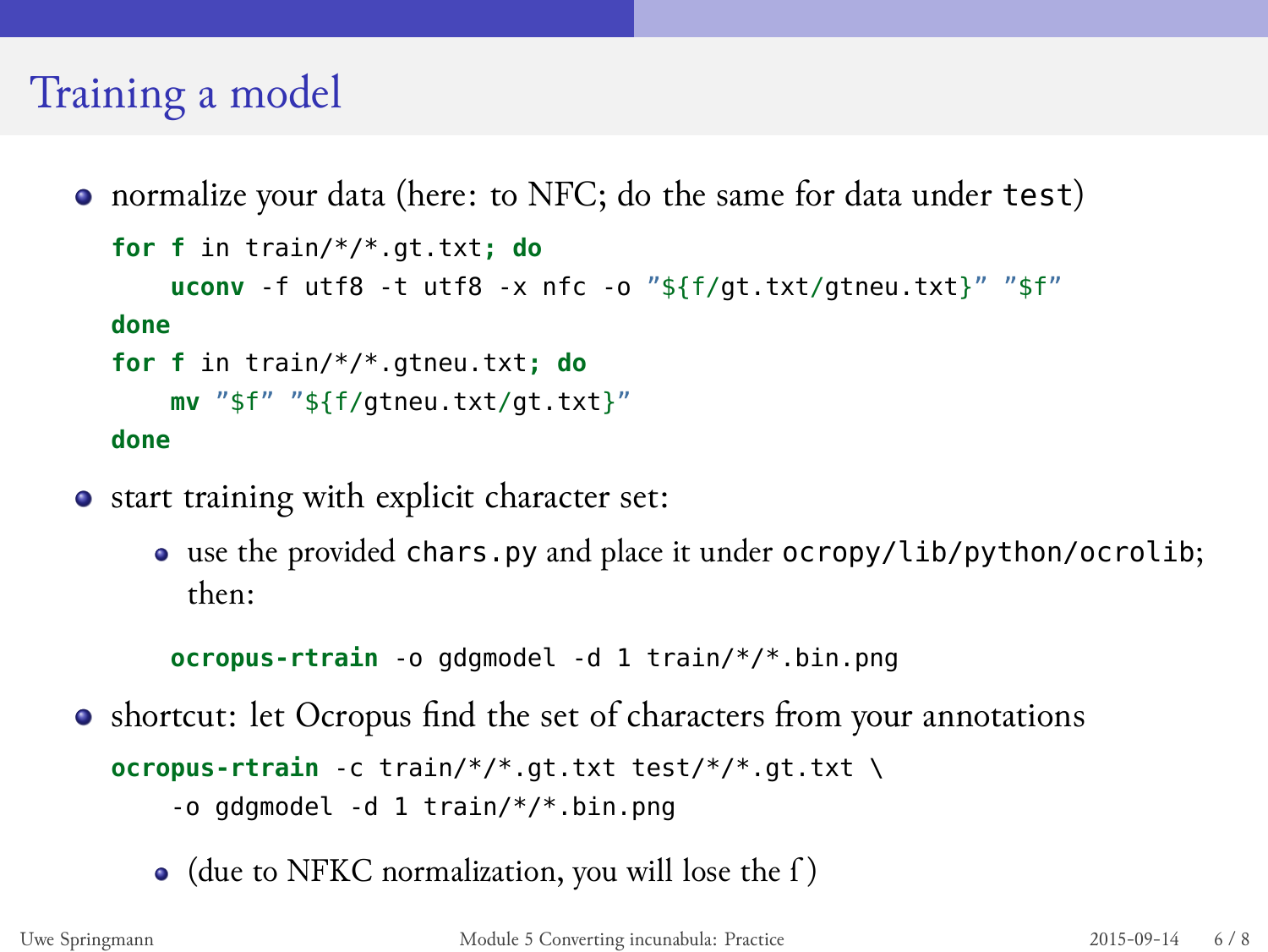### Evaluate a trained model

- copy the model GdG-00023000.pyrnn.gz and test.tar.gz to your computer
	- ground truth for training this model was kindly provided by the RIDGES corpus at HU Berlin (Anke Lüdeling et alii)
- extract the test data and recognize the text:

**ocropus-rpred** -n -m GdG-00023000.pyrnn.gz test/\*/\*.bin.png

• test for errors:

**ocropus-errs** test/\*/\*.gt.txt

- $\bullet$  look at the character confusions:
	- **ocropus-econf** test/\*/\*.gt.txt
- experiment with the context parameter -C, e.g.

**ocropus-econf** -C2 test/\*/\*.gt.txt